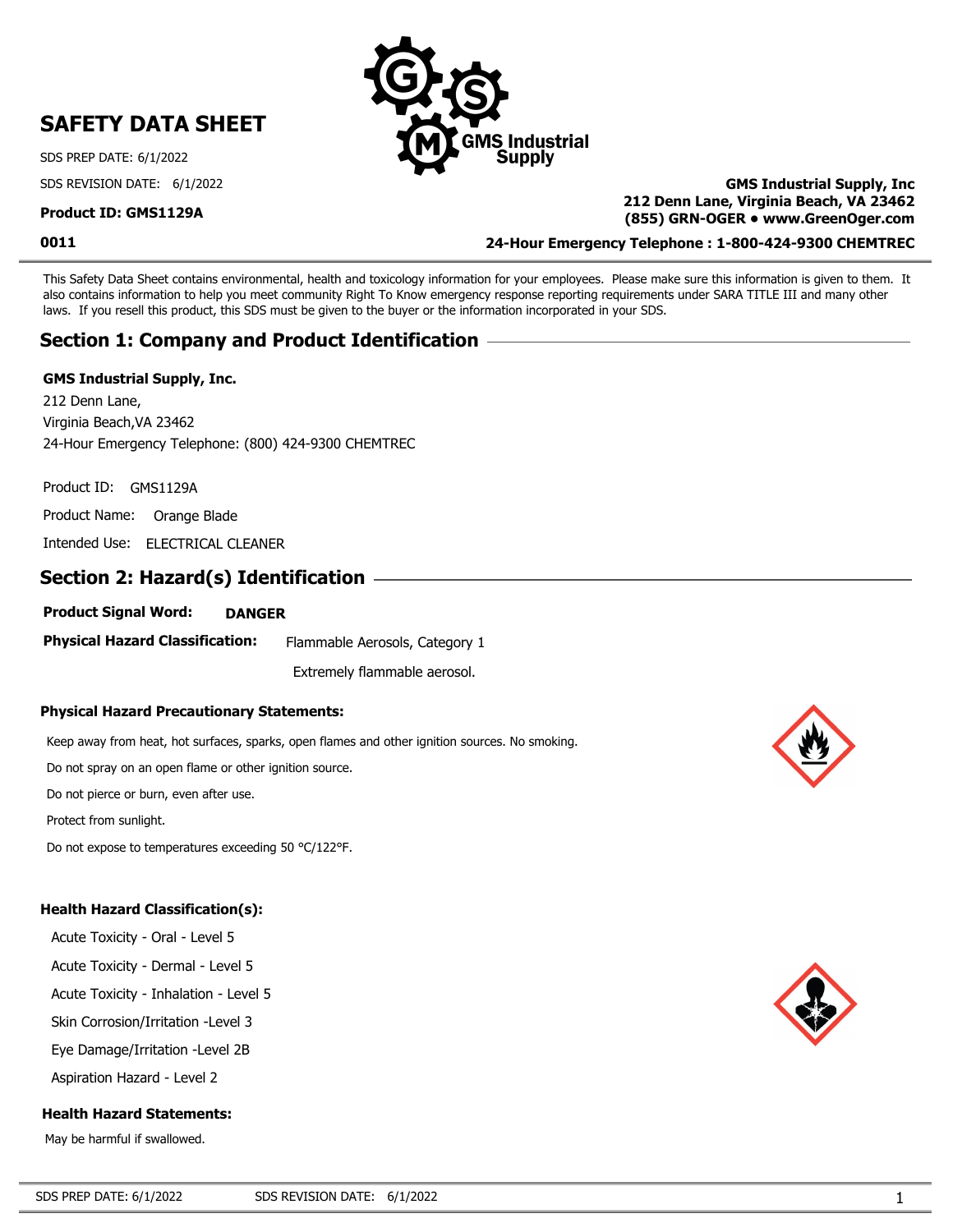May be harmful if swallowed and enters airways.

May be harmful in contact with skin.

Causes mild skin irritation.

Causes eye irritation.

May be harmful if inhaled.

#### **First-Aid Statement(s):**

IF SWALLOWED: Immediately call a POISON CENTER/doctor/physician.

IF INHALED: Call a POISON CENTER or doctor/physician if you feel unwell.

IF IN EYES: Rinse cautiously with water for several minutes. Remove contact lenses, if present and easy to do. Continue rinsing.

Call a POISON CENTER/doctor/physician if you feel unwell.

Do NOT induce vomiting.

If skin irritation occurs: Get medical advice/attention.

If eye irritation persists: Get medical advice/attention.

#### **Handling and Storage Statement(s):**

Store locked up.

#### **Exposure Control / Personal Protection Statement(s):**

Wash hands and exposed areas thoroughly after handling.

#### **Disposal Statement(s):**

Dispose of contents/container in accordance with local regulations.

# **Section 3: Product Composition**

|                               | CAS#       |     | % Range | PEL                      | TLV                      |
|-------------------------------|------------|-----|---------|--------------------------|--------------------------|
| HYDROTREATED LIGHT DISTILLATE | 64742-47-8 | 30% | 70%     | NONE ESTABLISHED BY OSHA | NONE ESTABLISHED BY OSHA |
| <b>HYDROCARBON PROPELLANT</b> | 68476-86-8 | 10% | 25%     | NO DATA                  | NO DATA                  |
| D-LIMONENE DISTILLATE         | 5989-27-5  | 10% | 30%     | NOT ESTABLISHED          | NOT ESTABLISHED          |

### **Section 4: First-Aid Measures**

IF SWALLOWED: Immediately call a POISON CENTER/doctor/physician.

IF INHALED: Call a POISON CENTER or doctor/physician if you feel unwell.

IF IN EYES: Rinse cautiously with water for several minutes. Remove contact lenses, if present and easy to do. Continue rinsing.

Call a POISON CENTER/doctor/physician if you feel unwell.

Do NOT induce vomiting.

If skin irritation occurs: Get medical advice/attention.

If eye irritation persists: Get medical advice/attention.

GENERAL:This material is an aspiration hazard and defats the skin. Breathing vapors of high concentrations may cause CNS depression.

EYE CONTACT: Slightly irritating but does not injure eye tissue. SKIN CONTACT: Low order of toxicity. Frequent or prolonged contact may irritate and cause dermatitis. Skin contact may aggravate an existing dermatitis condition.

INHALATION: High vapor/aerosol concentrations (greater than approximately 100 ppm) are irritating to the eyes and the respiratory tract, may cause headaches, dizziness, anesthesia, drowsiness, unconsciousness, and other central nervous system effects, including death.

INGESTION: Small amounts of this product aspirated into the respiratory system during ingestion or vomiting may cause mild to severe pulmonary injury, possibly minimal toxicity.

PRECAUTIONS

SPECIAL PRECAUTIONS: Health studies have shown that many hydrocarbons pose potential human health risks which may vary from person to person. As a precaution, exposure to liquids, vapors, mists or fumes should be minimized.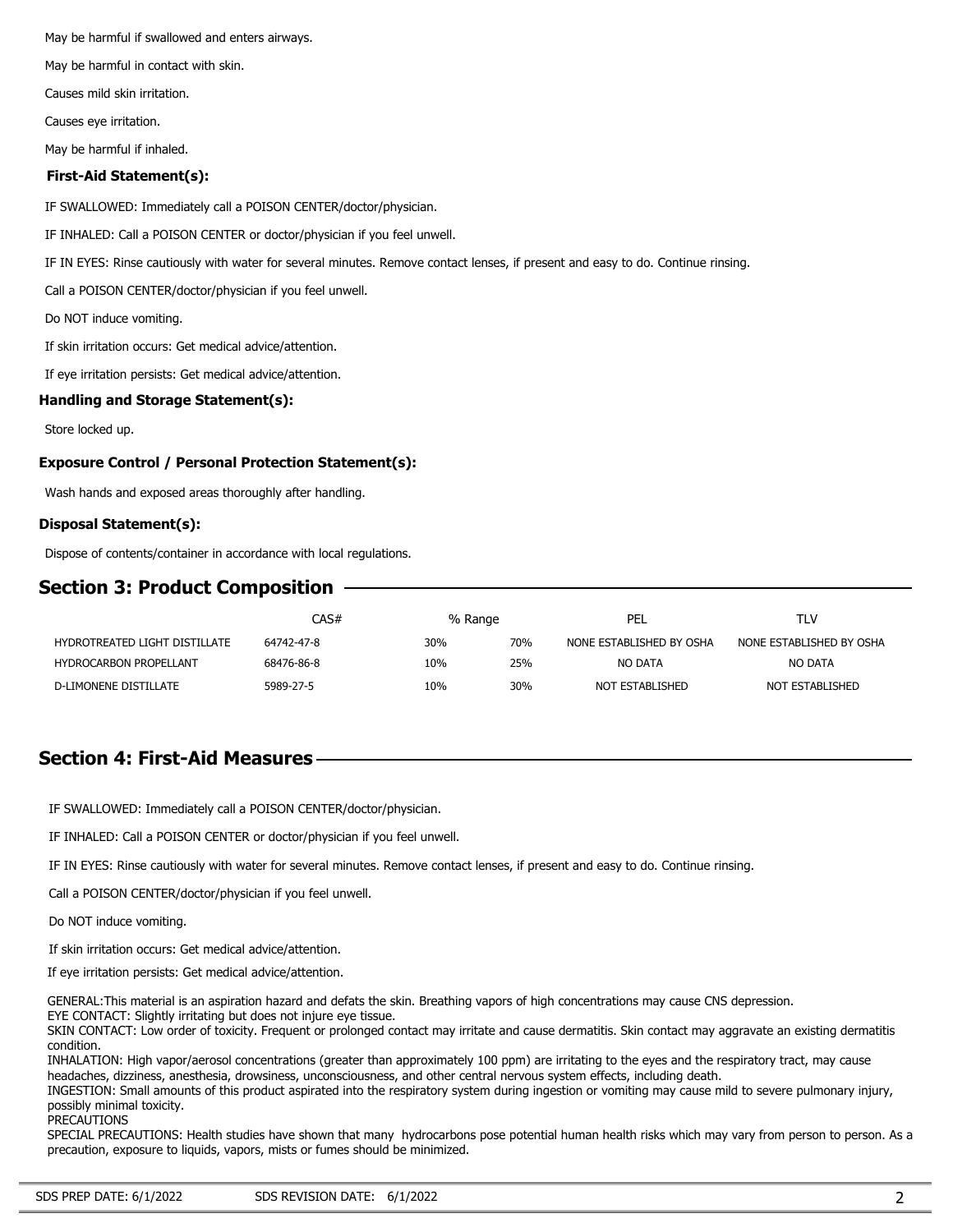PERSONAL PROTECTION: For open systems where contact is likely, wear safety glasses with side shields, long sleeves, and chemical resistant gloves. Where concentrations in air may exceed the limits, work practice or other means of exposure reduction are not adequate, NIOSH/MSHA approved respirators may be necessary to prevent overexposure by inhalation.

VENTILATION: The use of mechanical dilution ventilation is recommended whenever this product is used in a confined space, is heated above ambient temperatures, or is agitated.

### **Section 5: Fire-Fighting Measures**

FIRE AND EXPLOSION HAZARDS: This product releases Flammable Vapors at well below ambient temperatures and readily forms flammable mixtures with air exposed to an ignition source. It will burn in the open or be explosive in confined spaces. Its vapors are heavier than air and may travel long distances to a point of ignition, and then flash back. Alkaline/chlorine gas mixtures have produced explosions.

EXTINGUISHING MEDIA: Dry Chemical. CO2. Halogenated Extinguishing Agent. Stop Gas Flow.

SPECIAL FIREFIGHTING PROCEDURES: Gas fires should not be extinguished unless the gas flow can be stopped immediately. Allow the fire to burn itself out. If the source cannot be shut off immediately, all equipment and surfaces exposed to the fire should be cooled with water to prevent over-heating flash-backs, or explosions. Control fire until gas supply can be shut off. Use proper protective equipment. Use fresh air respirator when exposure to hazardous concentrations of toxic gases is possible.

FIRE FIGHTING: Use water spray to cool fire exposed surfaces and to protect personnel. Isolate "fuel" supply from fire. Use foam, dry chemical, or water spray to extinguish fire. Avoid spraying water directly into storage containers due to danger of boiling over. This liquid is volatile and gives off invisible vapors. Either the liquid or vapor may settle in low areas or travel some distance along the ground or surface to ignition sources where they may ignite orexplode.

### **Section 6: Accidental Release Measures**

STEPS TO BE TAKEN IN CASE CONTAINER IS PUNCTURED AND MATERIAL IS RELEASED: Clean up area by mopping or with absorbent materials and place in closed container for disposal. Consult Federal, State, and local disposal authorities.

WASTE DISPOSAL METHOD: Consult local authorities for proper waste disposal procedures. Empty de-pressurized containers can not be reused. Cans which are pressurized or contain liquid must be disposed of in a permitted waste management facility. Consult Federal, State, and local disposal authorities for approved procedures.

# **Section 7: Handling and Storage**

Store locked up.

VENTILATION REQUIREMENT: Use adequate level exhaust ventilation. Note: Where carbon monoxide may be generated, special ventilation may be required. Local exhaust recommended when appropriate to control employee exposure.

RESPIRATORY PROTECTION: Based on contamination level and working limits of the respirator, use a respirator approved by NIOSH/MSHA.

EYES: Face shield and goggles or chemical goggles should be worn.

GLOVES: Impervious gloves should be worn. Gloves contaminated with the product should be discarded. Polyfluorinated polyethylene has been suggested.

OTHER CLOTHING EQUIPMENT: Standard work clothing. Standard work shoes; discard if shoes can not be decontaminated. Store contaminated clothing in well ventilated cabinets or closed containers. Wash contaminated clothing and dry before reuse.

RESPIRATORY PROTECTION: In situations where vapor concentrations exceed the recommended exposure limits, a NIOSH approved organic vapor cartridge or air-supplying respirator should be worn.

# **Section 8: Exposure Control / Personal Protection**

Wash hands and exposed areas thoroughly after handling.

VENTILATION REQUIREMENT: Use adequate level exhaust ventilation. Note: Where carbon monoxide may be generated, special ventilation may be required. Local exhaust recommended when appropriate to control employee exposure.

RESPIRATORY PROTECTION: Based on contamination level and working limits of the respirator, use a respirator approved by NIOSH/MSHA.

EYES: Face shield and goggles or chemical goggles should be worn.

GLOVES: Impervious gloves should be worn. Gloves contaminated with the product should be discarded. Polyfluorinated polyethylene has been suggested.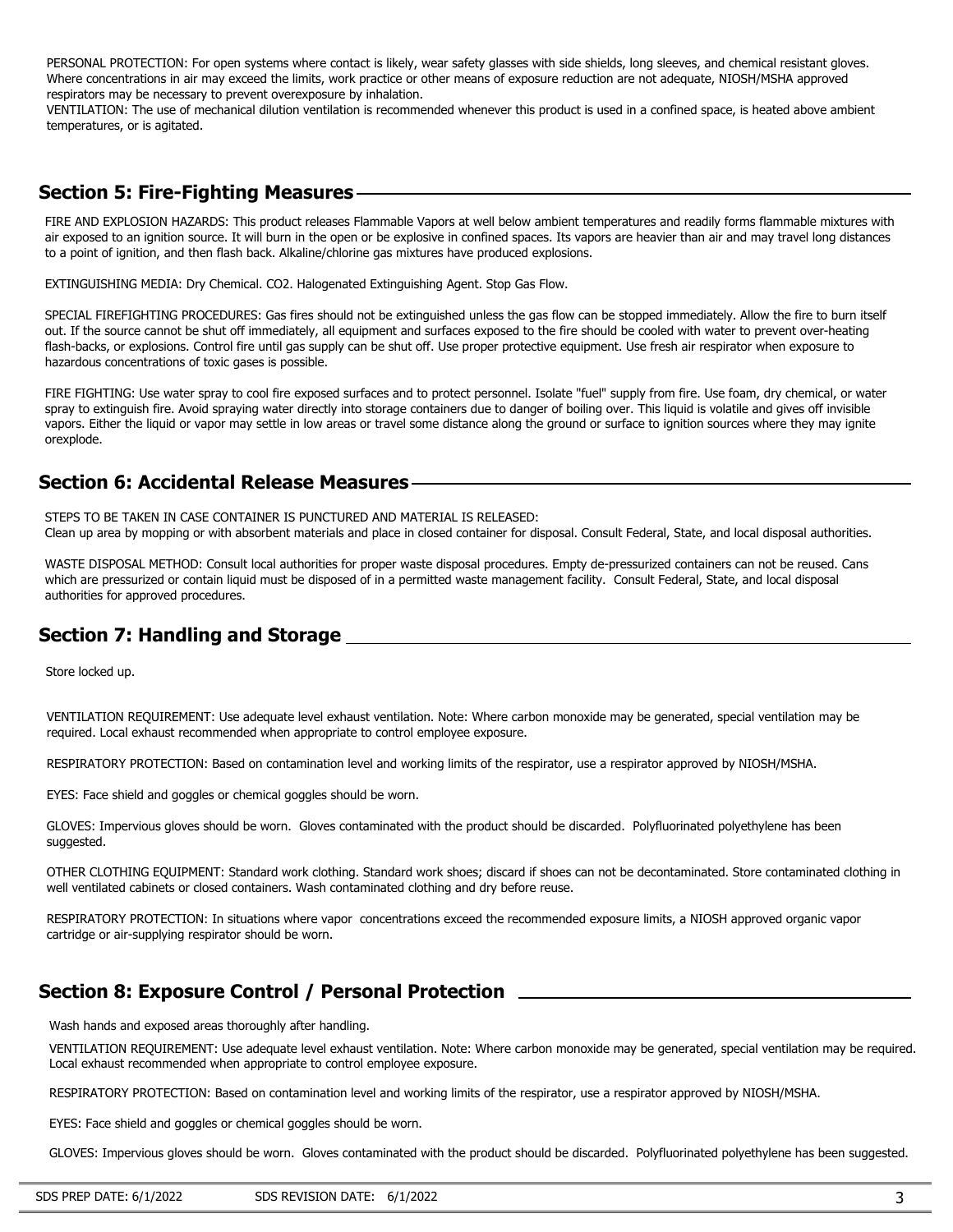OTHER CLOTHING EQUIPMENT: Standard work clothing. Standard work shoes; discard if shoes can not be decontaminated. Store contaminated clothing in well ventilated cabinets or closed containers. Wash contaminated clothing and dry before reuse.

RESPIRATORY PROTECTION: In situations where vapor concentrations exceed the recommended exposure limits, a NIOSH approved organic vapor cartridge or air-supplying respirator should be worn.

### **Section 9: Product Properties**

Flash Point (CCP): Boiling Point for Product: Vapor Pressure for Product: Vapor Density for Product: LVL 3 AEROSOL, PROPELLENT: -136°F N/D N/D N/D N/D NIL AEROSOL SPRAY Specific Gravity:  $V. O.C.: \, 30\%$ Water Solubility: Appearance: PH: N/D

#### **Section 10: Stability and Reactivity**

STABILITY: Stable

CONDITIONS TO AVOID: Temperatures above 130 degree F.

HAZARDOUS POLYMERIZATION: Will not occur

MATERIALS AND CONDITIONS TO AVOID INCOMPATIBILITY: Strong oxidizing agents

HAZARDOUS DECOMPOSITION PRODUCTS: None

#### **Section 11: Toxicological Information**

**Acute inhalation toxicity:** LD 50 Rat: > 2,500 ppm, 4 h HYDROTREATED LIGHT DISTILLATE 64742-47-8 **Acute oral toxicity:** LD 50 Rat: > 8,000 mg/kg **Acute dermal toxicity:** LD 50 Rabbit: > 4,000 mg/kg

HYDROCARBON PROPELLANT 68476-86-8

| D-LIMONENE DISTILLATE         | 5989-27-5                                                    |
|-------------------------------|--------------------------------------------------------------|
| <b>Acute oral toxicity:</b>   | LD50: $>5,000$ mg/kg (rabbit)                                |
| <b>Acute dermal toxicity:</b> | LD50: $>1,000$ mg/kg (rabbit)                                |
|                               | <b>Acute inhalation toxicity:</b> LD50: >5,000 mg/kg (mouse) |

### **Section 12: Ecological Information**

If applicable, IARL, NPT and OSHA carcinogens and chemicals subject to the reporting requirements of SARA Title III, Section 313 are identified in Section III with an "\*". Additional ecological information is Not Determined.

#### **Section 13: Disposal Information**

Dispose of contents/container in accordance with local regulations.

WASTE DISPOSAL METHOD: Consult local authorities for proper waste disposal procedures. Empty de-pressurized containers can not be reused. Cans which